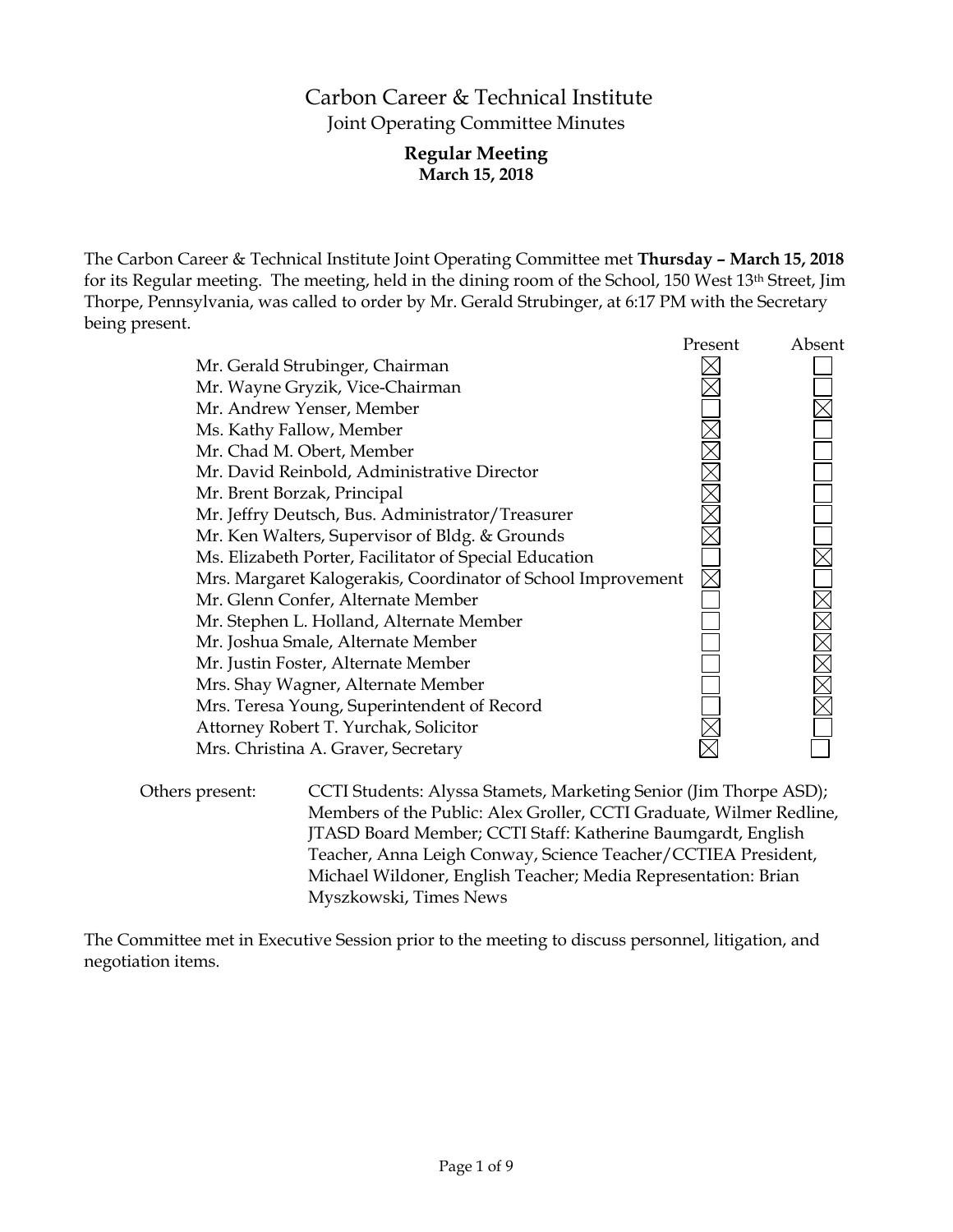### **Approval of Minutes**

A. MOTION by Mr. Gryzik, SECONDED by Ms. Fallow to approve the Minutes of the February 15, 2018 Regular Meeting.

VOTE: YES - 4 NO - 0 ABSENT - 1 ABSTENTIONS - 0

Motion carried.

#### **Courtesy of the Floor to Visitors**

- A. Mr. Michael Wildoner, English Teacher introduced Alex Groller, a 2017 CCTI Graduate. Alex participated in the Carbon County Oratory contest last year, the first year in which CCTI was invited to participate and took  $1<sup>st</sup>$  place among the male competitors. He attended CCTI for Auto Service Technology and currently attends Northampton Community College, pursuing an automotive degree. Alex has been a mechanic for the past three years. He currently works at the Kia Dealership in Mahoning Valley. He spoke of what a great place CCTI is, giving students the opportunity to learn a technical trade. He stated that technical education is beginning to be taken very seriously with employers looking for highly qualified individuals to employ. Alex also shared that through articulation agreements he was able to bypass multiple classes when beginning his college courses due to credits he earned while at CCTI.
- B. Mrs. Anna Leigh Conway, Science Teacher and CCTIEA President spoke briefly on keeping the lines of communication open and encouraging CCTI JOC members to continue to engage with professional staff at CCTI.

#### **Approval of Treasurer's Report (February 2018)**

A. MOTION by Mr. Gryzik, SECONDED by Mr. Obert to approve the Treasurer's Report for February 2018 showing a final balance of \$8,131,772.25 in the General Fund, and \$72,486.87 in the Student Activities Account.

Ms. Fallow - Palmerton Mr. Yenser - Lehighton Mr. Gryzik - Panther Valley Mr. Obert - Weatherly Mr. Strubinger – Jim Thorpe

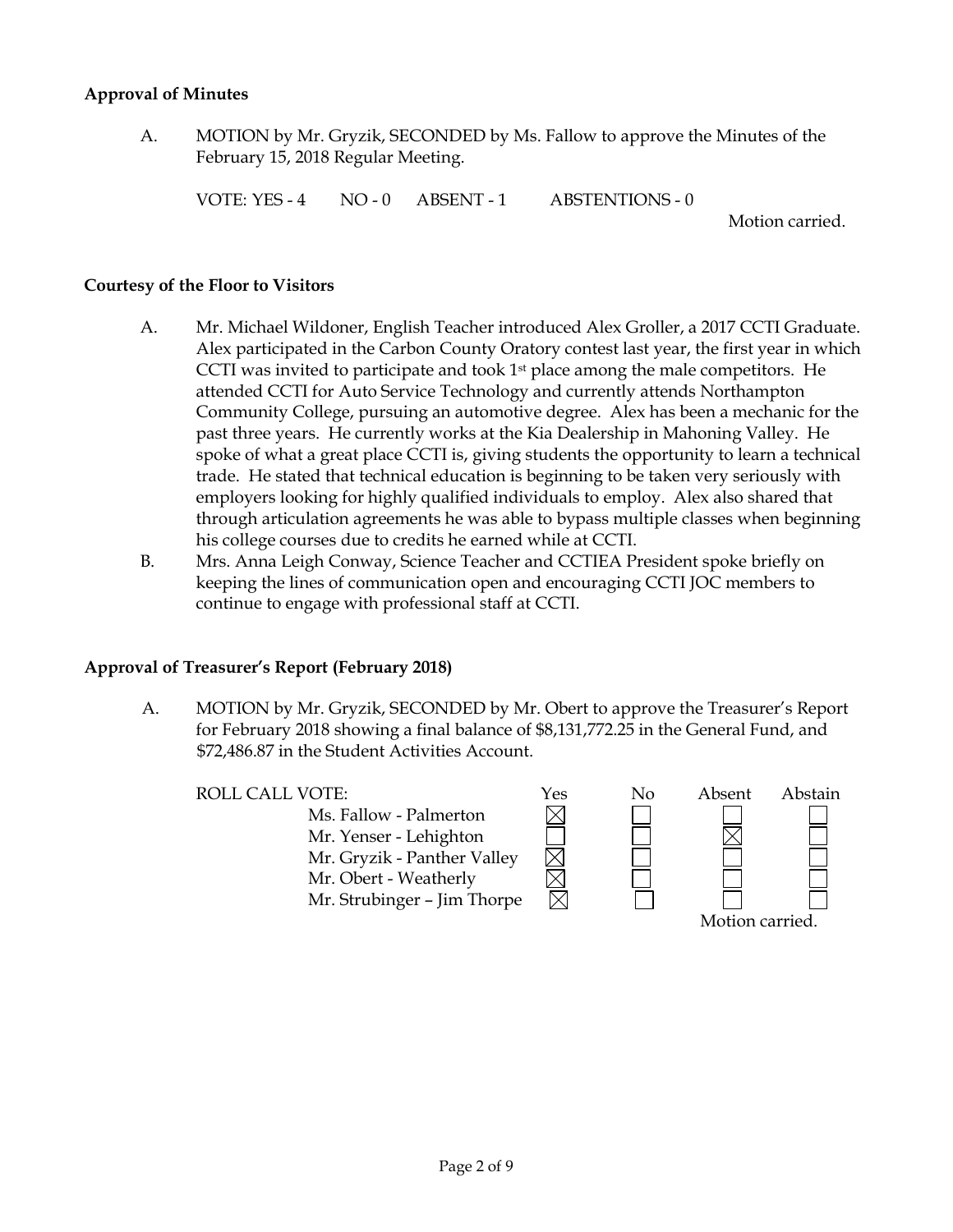# **Approval of Payment of Bills**

A. MOTION by Mr. Gryzik, SECONDED by Ms. Fallow to approve Payment of Bills - General Fund and Other Accounts.



- Ms. Fallow Palmerton Mr. Yenser - Lehighton Mr. Gryzik - Panther Valley
- Mr. Obert Weatherly

Mr. Strubinger – Jim Thorpe



# IX. **Administrative Reports**

Mr. Reinbold called upon the following to share their individual report:

- A. Principal's Report Mr. Brent Borzak
	- a. Mr. Borzak's report continued with the following:
		- The 2017-2018 school year is nearing the fourth marking period.
		- Progress reports have been sent for marking period three.
		- Along with the mailing, sent out fact booklet to all parents regarding McKinney-Vento Homeless Act. There will be a staff presentation during the April faculty meeting regarding this act by our state liaison.

 $\boxtimes$ 

- CTE Month activities have taken place.
- We are extremely busy and focused on preparing for our upcoming weeks of testing for NOCTI and Keystone Exams, as well as AP testing.
- The National Technical Honor Society induction ceremony will take place at CCTI on the evening of April 5th.
- The Spring OAC meeting will take place on April 11<sup>th</sup> at CCTI, consisting of members from local business and industry, who provide input to our CTE programs.
- Applications have been received from all sending school districts. Administration and guidance have been busy going through applications of new and incoming students, in addition to examining the Winter Keystone Exam scores.
- B. Student Representative Alyssa Stamets, Marketing Senior (Jim Thorpe ASD) shared the following:
	- **Student Council**
		- o Penny wars will be in April. This is Student Council's main fundraiser. Proceed distribution still needs to be voted on.
		- o We will collect pull tabs until May, for Shriners Hospital for Children. This collection benefits their recycling program, which in turn helps defer cost for all of their transportation to assist their patients. Another trip is being planned with the Health Medical class in the spring.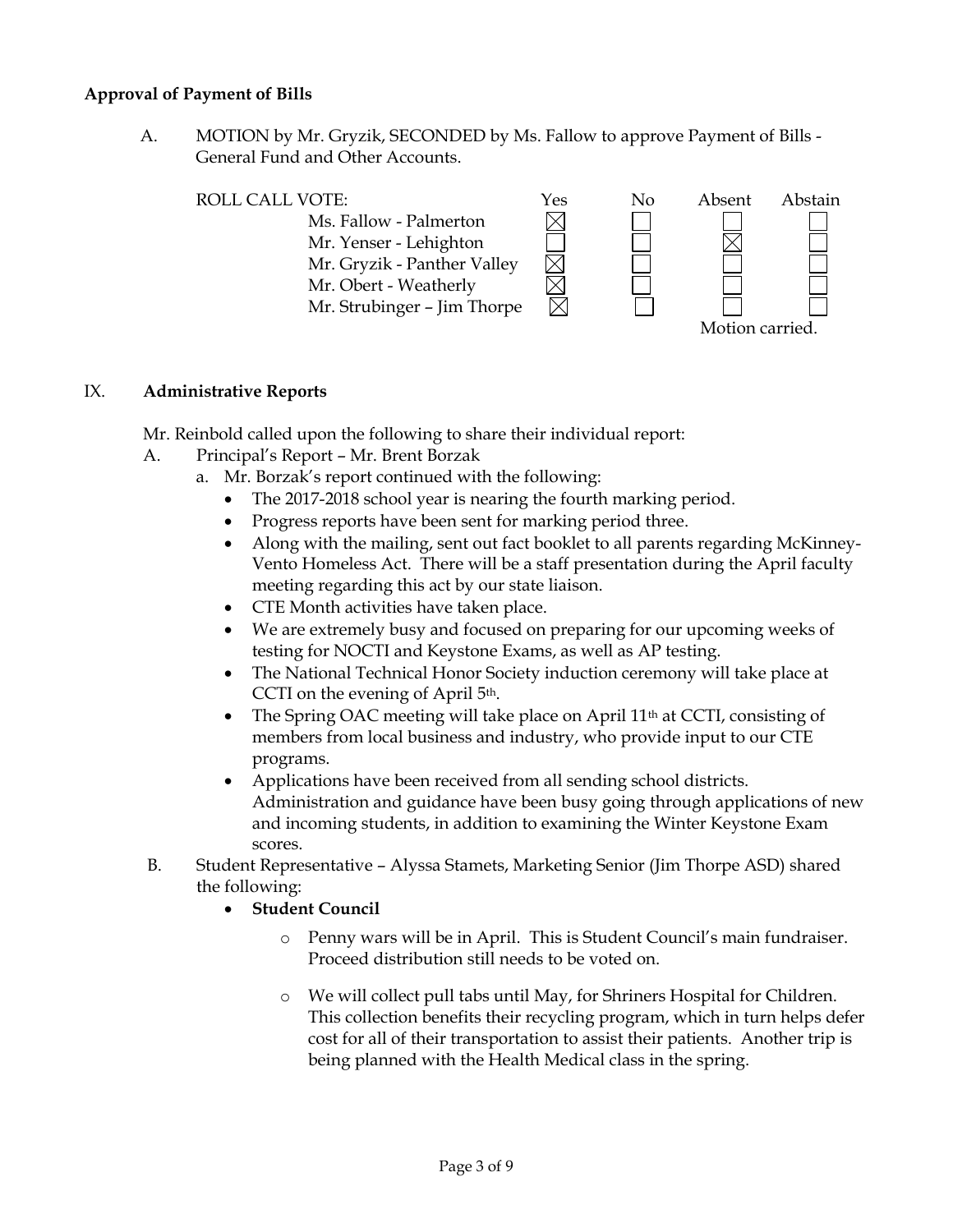o Micah's Backpack Program - About 4 members go over to the Palmerton School District monthly, to help deliver and prepare for food distribution through the Micah's Backpack program. This year, proceeds from the Golf Tournament allowed us to sponsor a student which made involvement more meaning full.

# **Interact Rotary Club**

- $\circ$  Still planning on having the egg hunt on March 28<sup>th</sup>, weather permitting.
- o Next Wednesday will be our March Madness, allowing students to wear their hats all day for \$1.00. Proceed distribution to be voted on.

# **SADD/Aevidum**

- o Together, sold flower-grams for Valentine's Day. SADD will be purchasing a goat from Goats for the Old Goat. This nonprofit sends goats to a family in the Sudan which will provide food and income for the family.
- o DVSC was here to speak on dating violence to the entire school.
- o VRC presentation was cancelled due to weather.

# **Aevidum**

- o Applications for the Philip E. Cardin Memorial Scholarship will be handed out to seniors to complete. Last year Raylynn Strohl was awarded the scholarship from CCTI. All seniors will be strongly encouraged to apply for the scholarship as there are several handed out each year.
- C. Building and Grounds Report Mr. Ken Walters, Supervisor of Buildings and Grounds a. All equipment running fine throughout the building.
	- b. Tiny House project progressing. Anticipated completion date slated and on target for the end of the school year.
- D. Business Administrator's Report Mr. Jeffry P. Deutsch, Business Administrator 2018-2019 budget has been approved by Palmerton ASD, Weatherly, ASD, and Panther Valley SD with Lehighton ASD and Jim Thorpe ASD yet to vote.

# **Items of Business**

# *Personnel*

# **Substitute Approved**

A. MOTION by Mr. Obert, SECONDED by Mr. Gryzik that the below listed individual be approved to substitute for the 2017-2018 school year at the established rates, as follows:

Amanda Resh\* – Teacher, Instructional Aide, Chaperone

Note: \*Pending all mandatory clearances.

VOTE: YES - 4 NO - 0 ABSENT - 1 ABSTENTIONS - 0

Motion carried.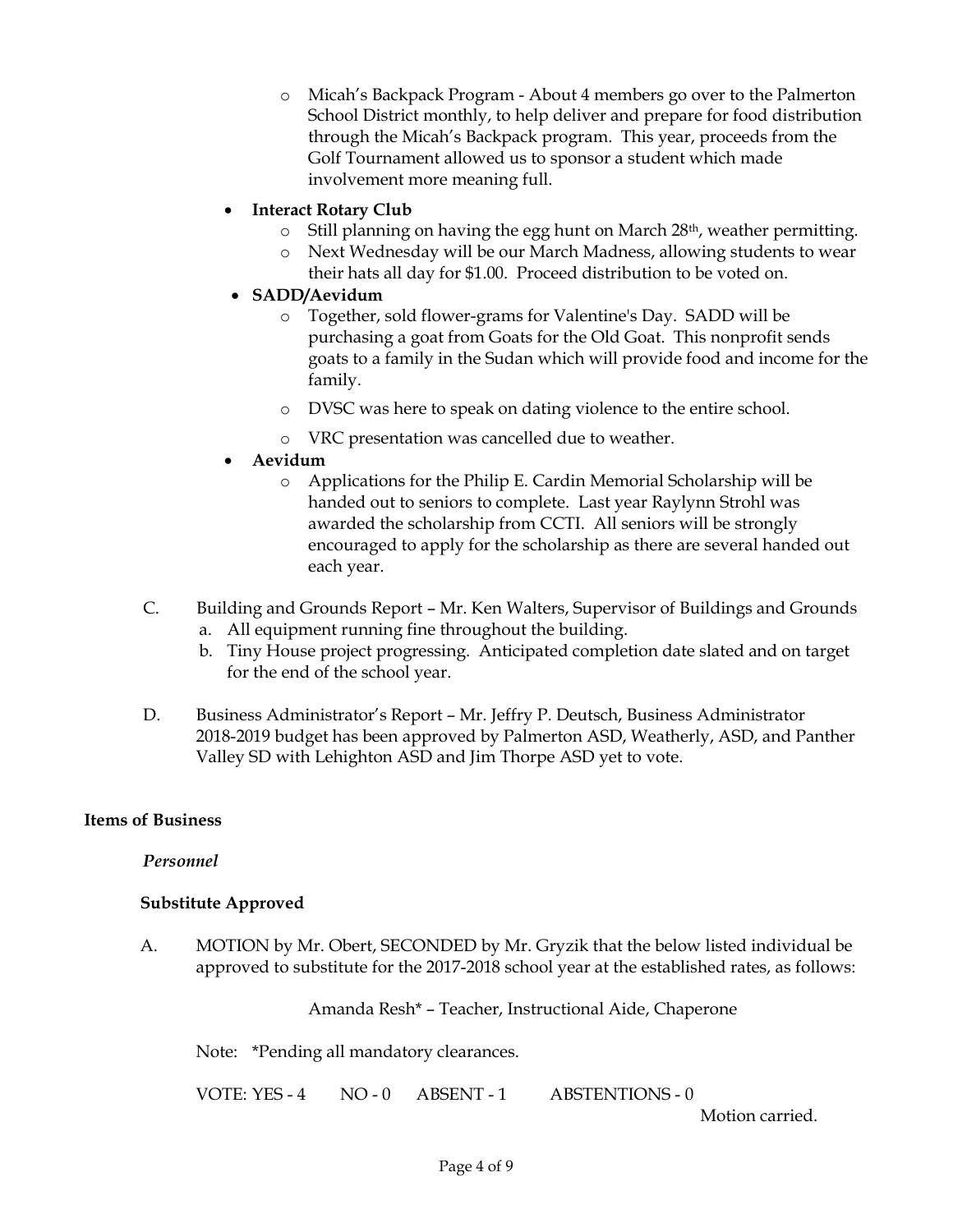# *Education*

MOTION by Mr. Gryzik, SECONDED by Mr. Obert that the following motions be approved:

# **Field Trip Approved**

A. that Justin Pshar, Math Teacher and Kevin Sowa, Math Teacher chaperone fifteen (15) AP Calculus/Pre-Calculus students on a field trip to King's College April 11, 2018 in Wilkes-Barre, PA.

### **DECA International Career Development Conference Attendance Approved**

B. that seven (7) CCTI students attend the DECA International Career Development Conference April 21 – 25, 2018 in Atlanta, GA at a cost of \$5,500.00 to assist with registration, transportation, and lodging expenses.

Note: Students will each pay an additional \$150.00 as well as all meal expenses.

# **Chaperones Approved**

C. that Mrs. Stephanie Barto, DECA Major Advisor be approved as a chaperone for seven (7) CCTI students participating in the DECA International Career Development Conference April 21 – 25, 2018 in Atlanta, GA at a cost of \$1,750.00 to cover registration, transportation, and lodging expenses.

# **Field Trip Approved**

D. that Harold Resh, Auto Service and Technology Instructor, John Rogers, Auto Service and Technology Instructional Aide, Dennis Starry Auto Collision Repair Instructor, Donald McGorry, Auto Collision Repair Instructional Aide chaperone forty-one (41) Auto Service and Technology and Auto Collision Repair students on a field trip to the Spring Carlisle Collector Car Swap Meet & Corral April 20, 2018 in Carlisle, PA.

Note: Expenses for the trip are included in the 2017-2018 General Fund Travel Budget.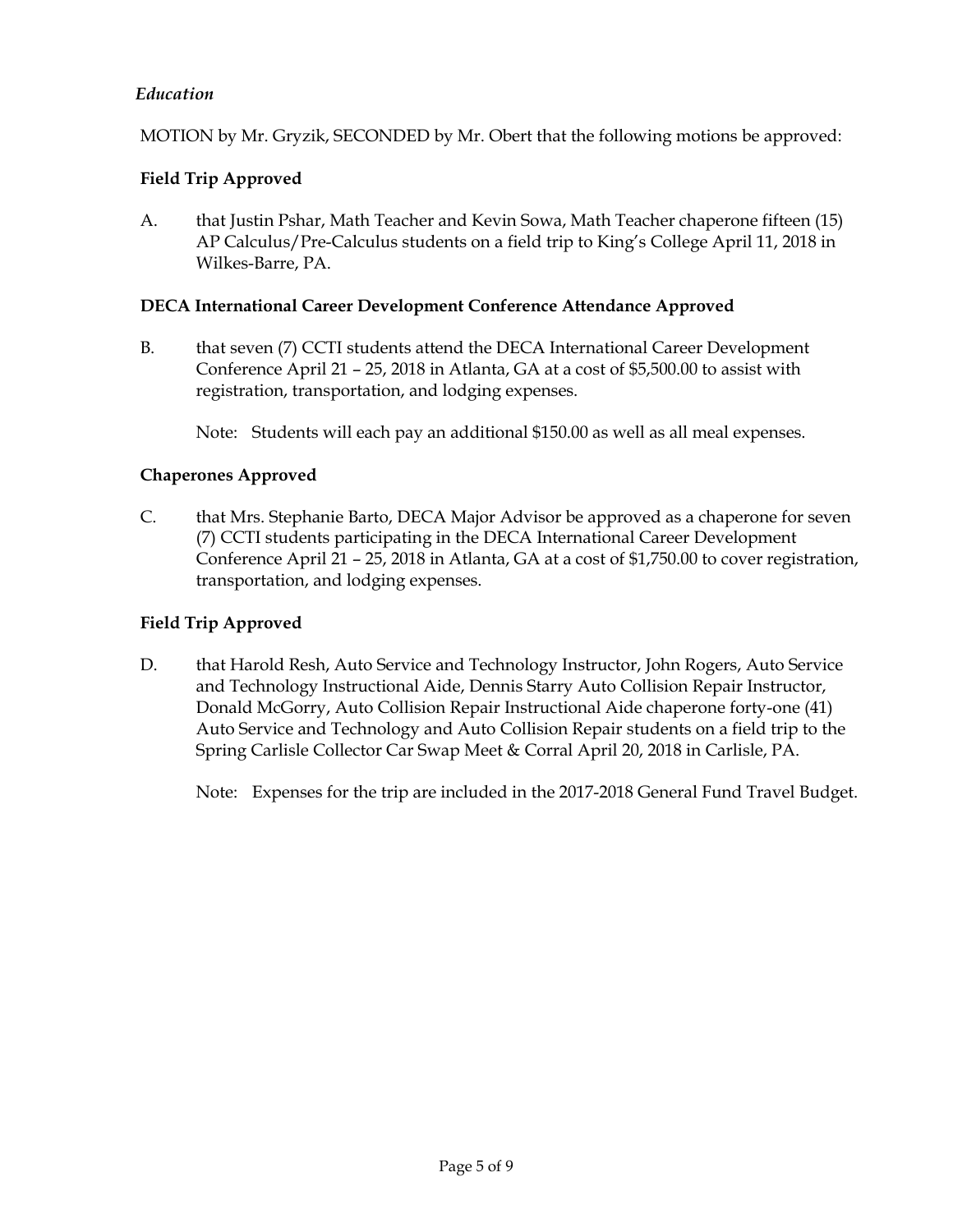# **Field Trip Approved**

E. that Michele Dominic, Health Medical Instructor, Peggy Kalogerakis, Coordinator of School Improvement, and Scott Bartholomew, Special Education Teacher chaperone eleven (11) Health Medical students on a field trip to Shriners Hospital for Children April 27, 2018 in Philadelphia, PA.

Note: Expenses for the trip are included in the 2017-2018 General Fund Travel Budget.



### *Budget & Finance*

MOTION by Mr. Obert, SECONDED by Mr. Gryzik that the following motions be approved:

#### **Resolutions Acknowledged**

A. to acknowledge receipt of the Resolution pertinent to the 2018-2019 Proposed Operating Budget for the Carbon Career & Technical Institute calling for receipts and expenditures in the amount of \$8,330,745 as follows:

> **Palmerton Area School District** Yes – 8, No - 0, Absent – 1, Abstentions – 0 – **Approved Panther Valley School District** Yes – 8, No - 0, Absent – 1, Abstentions – 0 – **Approved Weatherly Area School District** Yes – 8, No - 1, Absent – 0, Abstentions – 0 – **Approved**

#### **Out of County Tuition Rates (non-Special Education) Approved**

B. on the recommendation of the Administrative Director and the Business Administrator, to approve the following out of county tuition rates (non-Special Education) for the 2017-2018 and 2018-2019 school year:

| Half Year - Half Day | \$5,175  | $($57.50 \text{ per day})$  |
|----------------------|----------|-----------------------------|
| Half Year - Full Day | \$10,350 | (\$115.00 per day)          |
| Full Year – Half Day | \$10,350 | $($57.50 \text{ per day})$  |
| Full Year - Full Day | \$20,700 | $($115.00 \text{ per day})$ |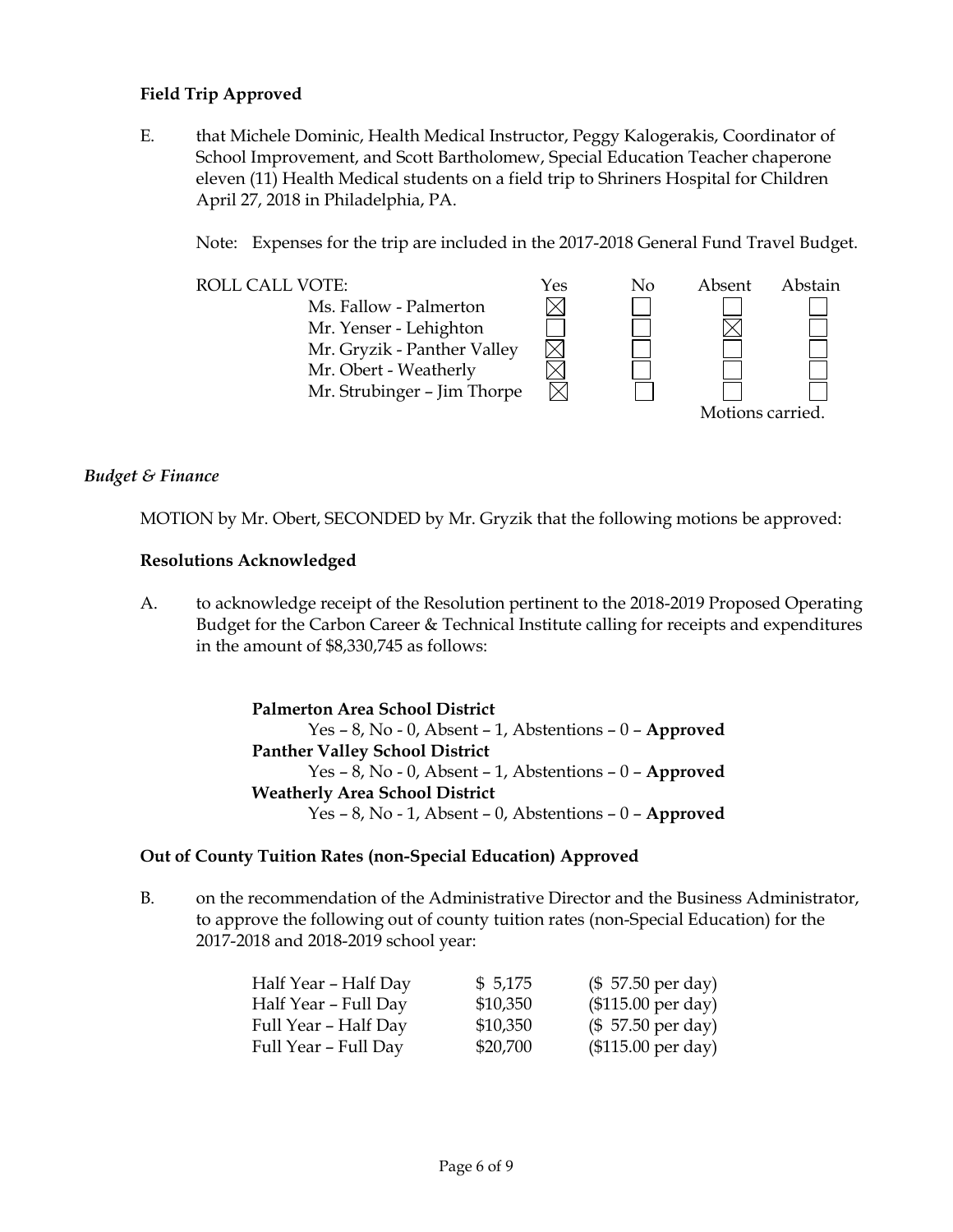# **Out of County Tuition Rates (Special Education) Approved**

C. MOTION by , SECONDED by on the recommendation of the Administrative Director and the Business Administrator, to approve the following out of county tuition rates (Special Education) for the 2017-2018 and 2018-2019 school year:

| Half Year - Half Day                                                                                                                                              | \$6,075                        |     | $($ 67.50 \text{ per day})$ |                  |         |
|-------------------------------------------------------------------------------------------------------------------------------------------------------------------|--------------------------------|-----|-----------------------------|------------------|---------|
| Half Year - Full Day                                                                                                                                              | \$12,150                       |     | (\$135.00 per day)          |                  |         |
| Full Year - Half Day                                                                                                                                              | (\$ 67.50 per day)<br>\$12,150 |     |                             |                  |         |
| Full Year - Full Day                                                                                                                                              | \$24,300                       |     | (\$135.00 per day)          |                  |         |
| <b>ROLL CALL VOTE:</b><br>Ms. Fallow - Palmerton<br>Mr. Yenser - Lehighton<br>Mr. Gryzik - Panther Valley<br>Mr. Obert - Weatherly<br>Mr. Strubinger - Jim Thorpe |                                | Yes | No                          | Absent           | Abstain |
|                                                                                                                                                                   |                                |     |                             | Motions carried. |         |

### *Buildings & Grounds*

NONE

#### *Administrative*

MOTION by Mr. Gryzik, SECONDED by Mr. Obert that the following motions be approved:

#### **Revised 2017-2018 Student/Teacher Calendar Approved**

- A. to approve the revised 2017-2018 CCTI Student/Teacher Calendar, as presented.
	- Note: The revision reflects additional snow days of March 2 and 7, 2018 with make-up days of June 7 and 8, 2018.

#### **2018-2019 Student/Teacher Calendar Approved**

B. to approve the 2018-2019 CCTI Student/Teacher Calendar, as presented.

#### **Homeless Education Liaison Appointed**

- C. to appoint the CCTI Principal as the local Homeless Education Liaison for CCTI.
	- Note: This appointment is an update, replacing the Guidance Counselor with the Principal as the Homeless Education Liaison.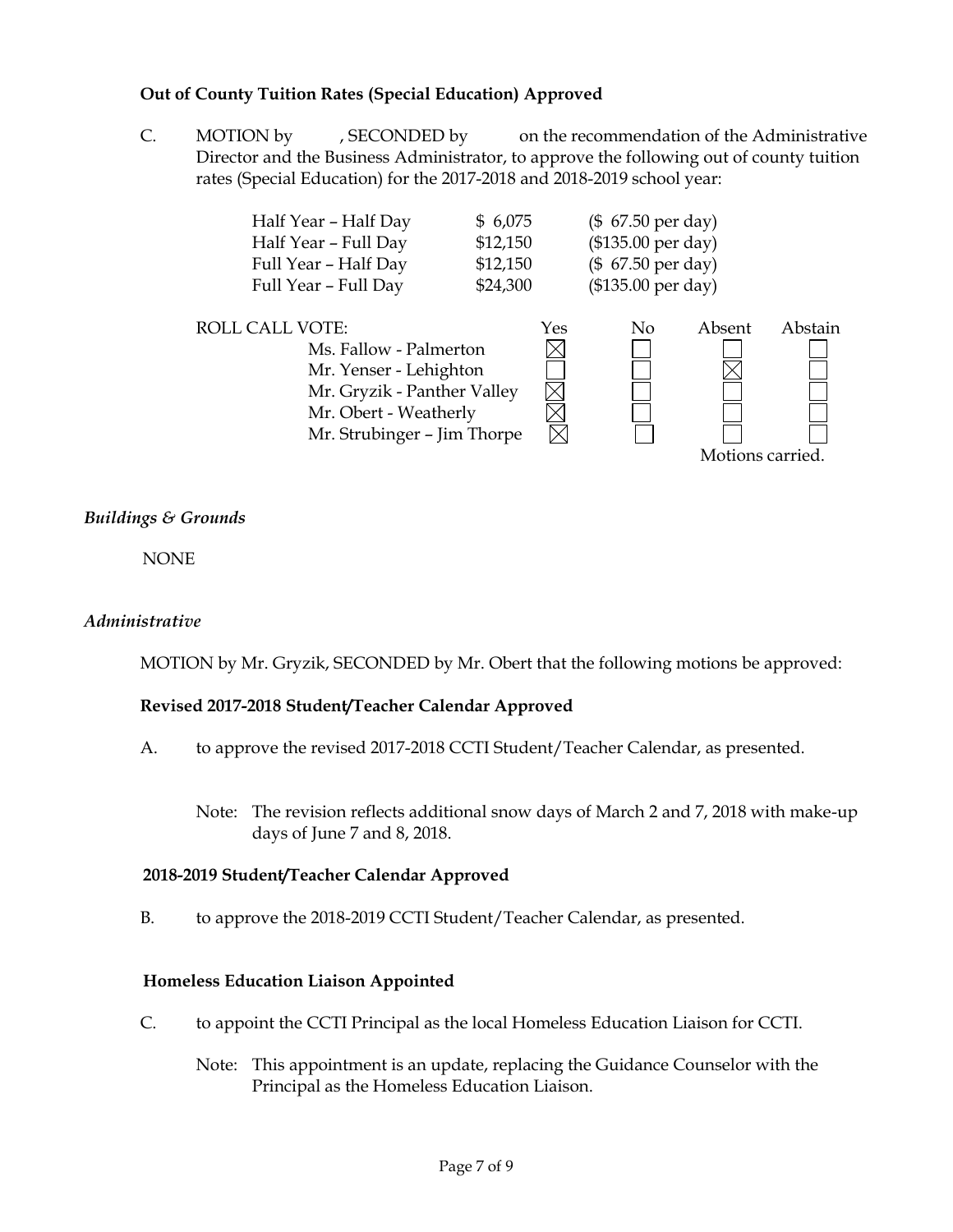# **First Reading Policy Approved**

D. to approve the first reading of the following CCTI policies, as presented:

#251 (Pupils) #436 (Professional Employees) #808 (Operations)

### **Second Reading and Adoption Policy Approved**

E. to approve the second reading and adoption of the following CCTI policies, as presented:

#916 (Community)

#### **Graduation Date Approved**

F. to approve the CCTI graduation date of Friday, June 8, 2018. Ceremonies will be held in the Jim Thorpe Area High School.

 $\boxtimes$ 

Ms. Fallow - Palmerton Mr. Yenser - Lehighton Mr. Gryzik - Panther Valley Mr. Obert - Weatherly Mr. Strubinger – Jim Thorpe



# **Reports**

#### **Foundation Report Accepted**

A. MOTION by Mr. Obert SECONDED by Ms. Fallow to accept the Carbon Career & Technical Institute Foundation Report, as presented.

Note: The balance in this account stands at \$2,233.83.

VOTE: YES - 4 NO - 0 ABSENT - 1 ABSTENTIONS - 0

Motion carried.